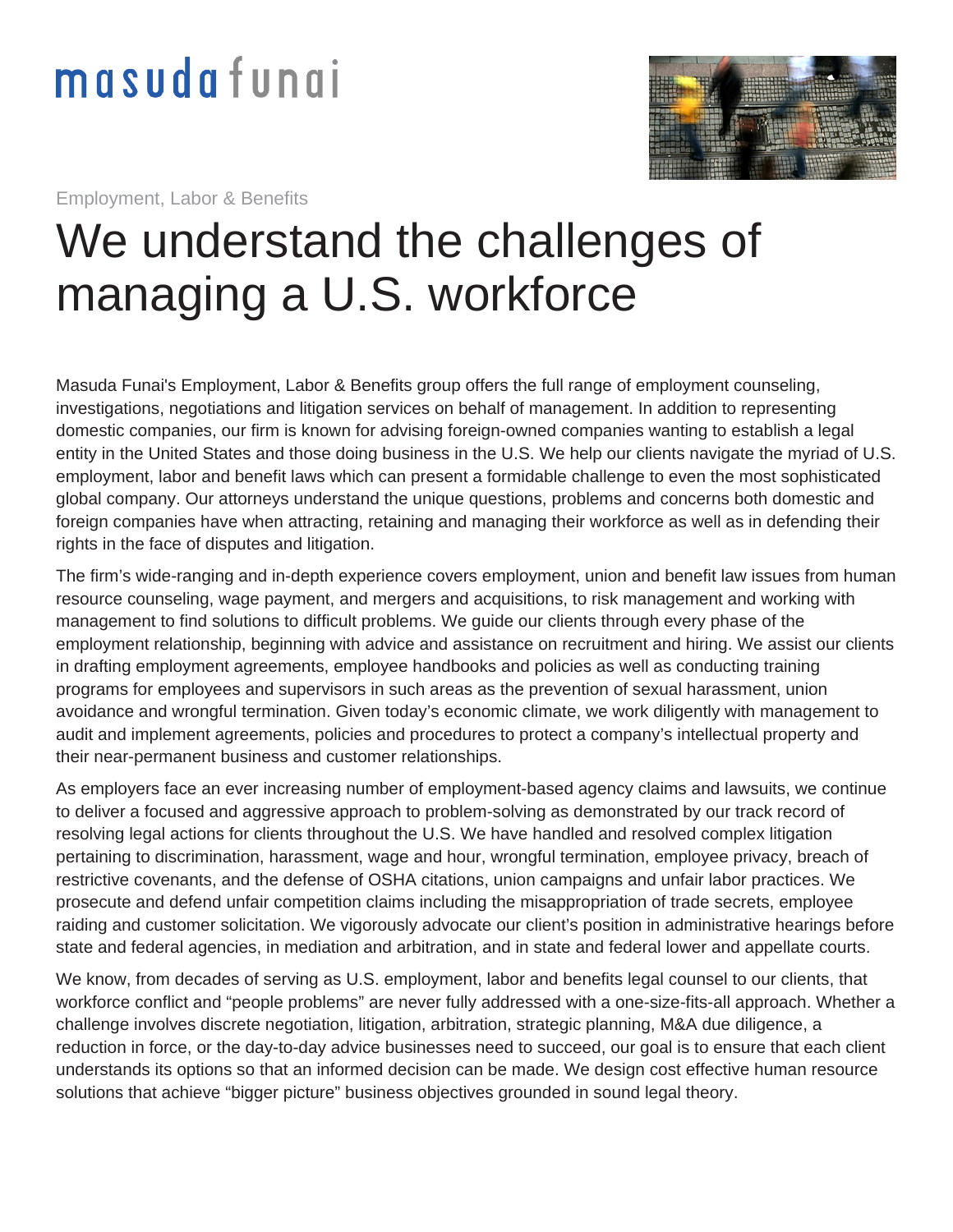### **Range of Services**

### **Employment Litigation**

Unfortunately, litigation cannot always be avoided and companies are too often forced into the position of aggressively defending themselves and enforcing their rights. Masuda Funai represents businesses of all sizes on employment, labor and benefit claims and lawsuits. Many employment disputes are highly-charged, often filled with emotion, and have the potential to become public. These disputes may harm a company's reputation even if allegations are totally false. We understand what is at stake in terms of business reputation, financial exposure, and workforce moral problems associated with employees' complaints and litigation.

Our employment litigators aggressively defend companies against claims of discrimination, harassment, wrongful discharge, breach of contract and unpaid regular and overtime wages as well as alleged violations of federal, state and local labor and employment laws such as unfair labor practices and OSHA citations. We take the requisite action when and where it is needed to protect companies from the misappropriation of trade secrets as well as employee theft and embezzlement. Our lawyers regularly appear before federal and state agencies and courts throughout the country. In addition, we actively promote the use of alternative dispute resolution methods, such as mediation and arbitration, to achieve cost-effective and fair solutions.

Our firm is well-versed in the many laws that govern the employer/employee relationship, including Title VII of the Civil Rights Act of 1964, the Americans with Disabilities Act (ADA), the Age Discrimination in Employment Act (ADEA), the Fair Labor Standards Act (FLSA), the Family and Medical Leave Act (FMLA), whistleblower claims under the Sarbanes-Oxley Act (SOX) or Dodd-Frank Act, the National Labor Relations Act (NLRA), the Occupational Safety and Health Act (OSHA), and the Employee Retirement Income Security Act (ERISA). Our lawyers have extensive knowledge of these laws and regulations, a critical component to initially fending off, diplomatically resolving or aggressively fighting employment disputes.

The firm represents companies in the increasing number of individual and class action wage and hour claims. We work diligently with clients to review payroll, timekeeping, meal period, rest break, minimum wage, job classification practices to identify potential compliance issues and offer "best practices" recommendations, policies and procedures. These efforts can greatly reduce our clients' risks of exposure to costly minimum wage and overtime claims. However, we have also defended large wage and hour single plaintiff, multi-plaintiff and collective action lawsuits on a national scale. We have proven time and again a company's ability to defend actions brought by private parties and the federal government as we negotiate, settle and, if necessary, litigation such claims in our clients' best interests.

### **Employee Benefits & Executive Compensation**

Masuda Funai works with business clients to design, establish and maintain a variety of employee benefit plans, including 401(k), profit sharing and other tax-qualified plans, executive compensation programs, and welfare and cafeteria plans. We routinely advise clients on complying with state and federal laws governing employee benefits, such as the employer's fiduciary duty, group health insurance continuation (COBRA), and the requirements of the Employment Retirement Income Security Act (ERISA). We also assist in drafting and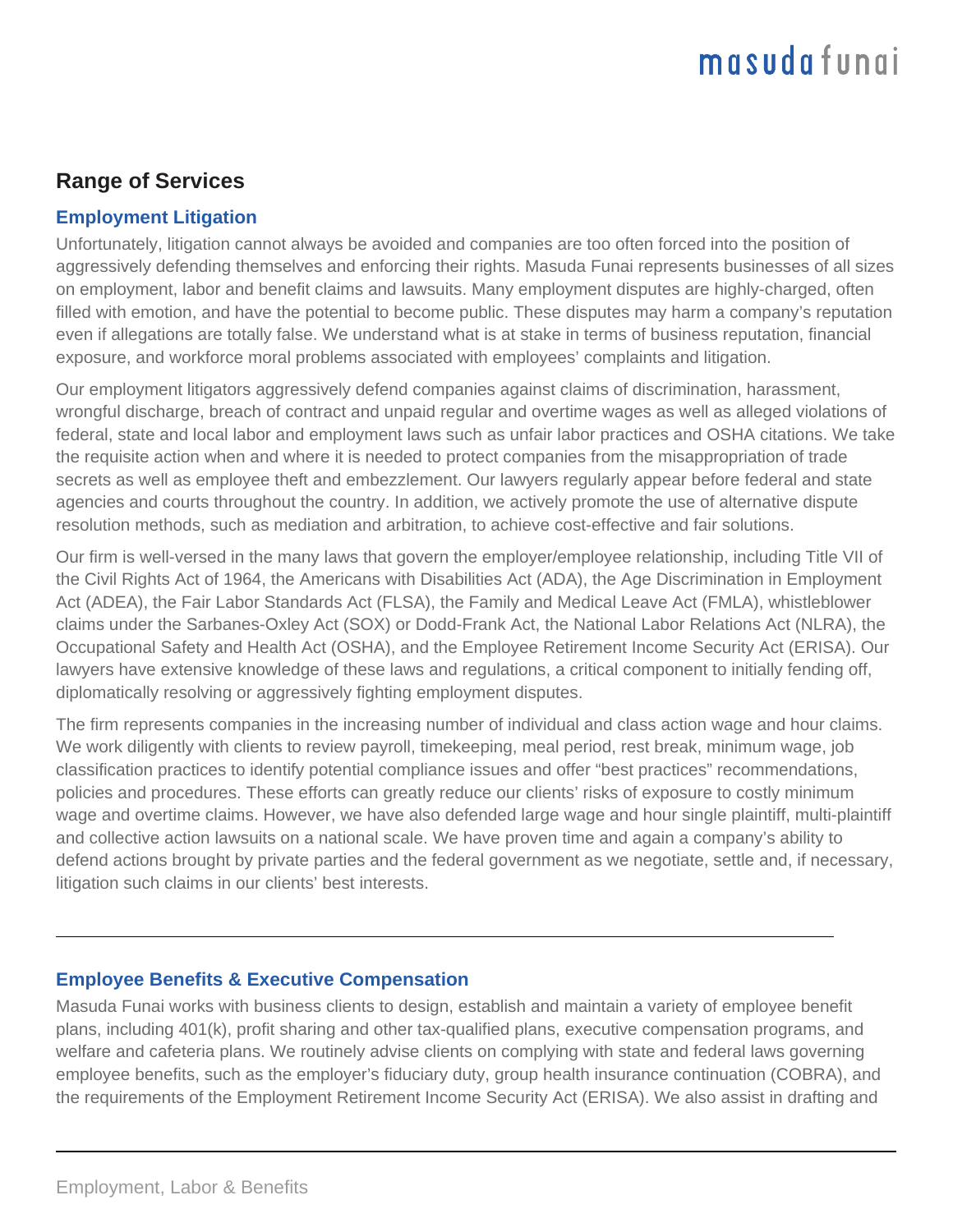filing plan corrections utilizing the Internal Revenue Service and Department of Labor plan correction programs.

Our lawyers advise businesses from many different industries on all areas of benefits and executive compensation. Our experience includes legal counsel pertaining to plan administration, fiduciary responsibilities, corporate governance, investment fund matters, tax-qualification, disclosures and reporting, participation, funding and benefit accrual. We also advise on the benefit and compensation issues that arise in even the most large-scale and sophisticated mergers, acquisitions and divestitures, including cross-border transactions.

Our firm has many decades of experience in executive compensation agreements and programs. We are retained to review, negotiate and draft executive and deferred compensation arrangements including stockbased plans, employment agreements, severance programs, non-stock related incentive agreements, SARs, option plans and supplemental retirement and savings plans.

#### **Employment Counseling, Compliance & Training**

Masuda Funai is dedicated to creating and implementing human resource programs, policies and procedures to prevent problems and mitigate risks. These "best practices" are grounded in sound policies and procedures designed to avert disputes before a problem can arise. We advise clients on the day-to-day issues pertaining to employee recruiting, retention, performance evaluation, discipline, termination, safety and union avoidance. We carefully navigate our clients through staff reductions, separations and terminations due to misconduct, poor performance, layoffs and early retirement.

Our firm advises employers on disability accommodations, requests for leave, as well as resolving issues of discrimination, harassment, retaliation, employee misconduct, immigration compliance, social media, and privacy matters. Our employment lawyers partner with the firm's corporate group to assist with due diligence, drafting executive employment agreements and avoiding successorship issues relating to litigation as well as union representation. We offer answers to the everyday questions that arise in the course of human resource management on challenges involving worker classifications as employees or independent contractors or exempt or non-exempt, harassment, internal investigations, stock option plans, leaves of absence, affirmative action. In addition, we advise on the regulations and agencies that govern human resources, including the federal Equal Employment Opportunity Commission, state fair employment practices agencies, federal and state departments of labor, the Occupational Safety & Health Commission and the National Labor Relations Board.

In order to ensure our clients' workforce policies and practices comply with constantly changing local, state and federal employment laws, maximize employee performance and morale, and minimize the risk of litigation, we routinely review, audit and revise individual policies, employee handbooks, procedural manuals, and clients' record-keeping practices. Our attorneys audit client employment procedures and records, including recruitment, performance management, discipline and terminations, immigration/I-9 compliance, policies and union avoidance. We provide practical legal counsel with regard to improving compliance with state and federal laws, maximizing employee performance and morale, and minimizing the risk of litigation.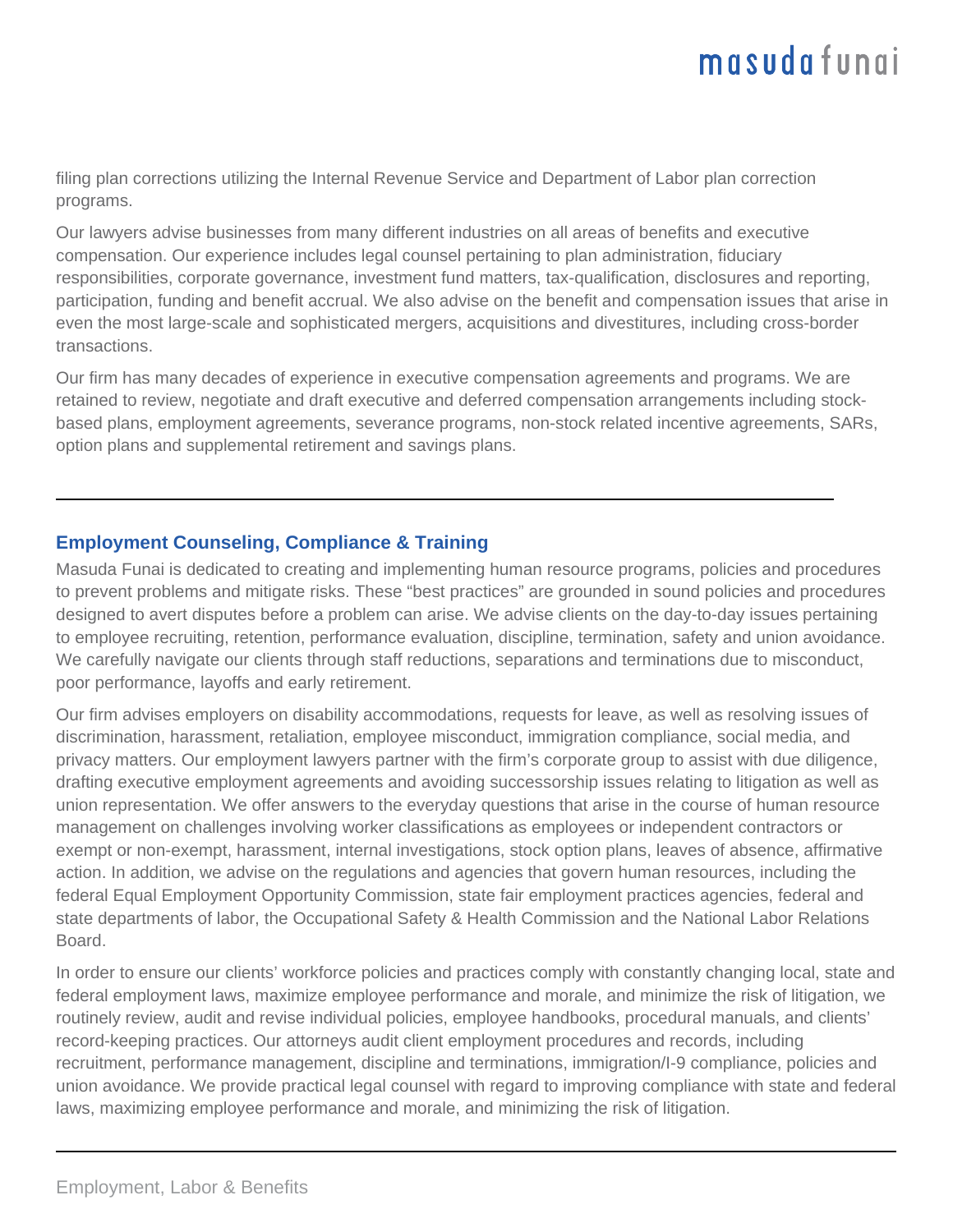We also offer training to supervisors and managers on a variety of employment-related issues, such as drafting and implementing ethical codes of conduct, understanding cross-cultural issues in a diverse workforce, preventing harassment and discrimination, union avoidance, responding to employee performance problems, working with ill, injured and disabled employees and complying with wage and hour rules. By engaging supervisors and managers in interactive training and ongoing education, our clients effectively reduce their potential liability. Along with training supervisors and managers, training employees regarding harassment helps provide an affirmative defense to companies when lawsuits are filed against them.

#### **Employment Agreements**

Well-drafted employment agreements are critical to protecting the many interests of employers. A clearly written employment agreement will establish the relationship between the employer and the executive or other employee. These agreements include standard terms of employment – length of the agreement, compensation, commissions and reasons for termination. Equally important, provisions protecting the employer's intellectual property and confidential information, as well as non-competes and restrictive covenants limiting the rights of current and former employees to compete with the employer or solicit the employer's customers and employees can be included. Employment agreements may also address tuition reimbursement, training and processing of visas and green cards.

In this age of telecommuting, secondments and working digitally, employment agreements set the parameters for job duties and expected results. Masuda Funai reviews, negotiates and drafts all types of employment agreements, practices and procedures that lay the foundation for a productive work environment and positive business culture.

Whether an employment agreement is for an executive, high-level professional or an entry-level employee, the wording of such agreements can have a serious impact on an employer's bottom line years and even decades after the initial signing. Our firm's lawyers provide both the experience and ability to draft, negotiate, enforce and litigate the documents' key terms pertaining to compensation, termination, severance and non-competition. Clients appreciate our attorneys' business-centered guidance and advice on developing defensible agreements that will meet the employers' goals and withstand efforts by employees to avoid or violate their obligations.

### **Trade Secrets, Restrictive Covenants & Unfair Competition**

In today's economic environment, employee mobility is a challenge for employers and protecting their proprietary information, trade secrets, inventions and relationships with customers is critical. Confidentiality is an imperative, and protecting customer goodwill is central to any multi-dimensional business strategy. Masuda Funai advises business owners, supervisors and managers on all aspects of trade secrets, restrictive covenants and unfair competition law and litigation.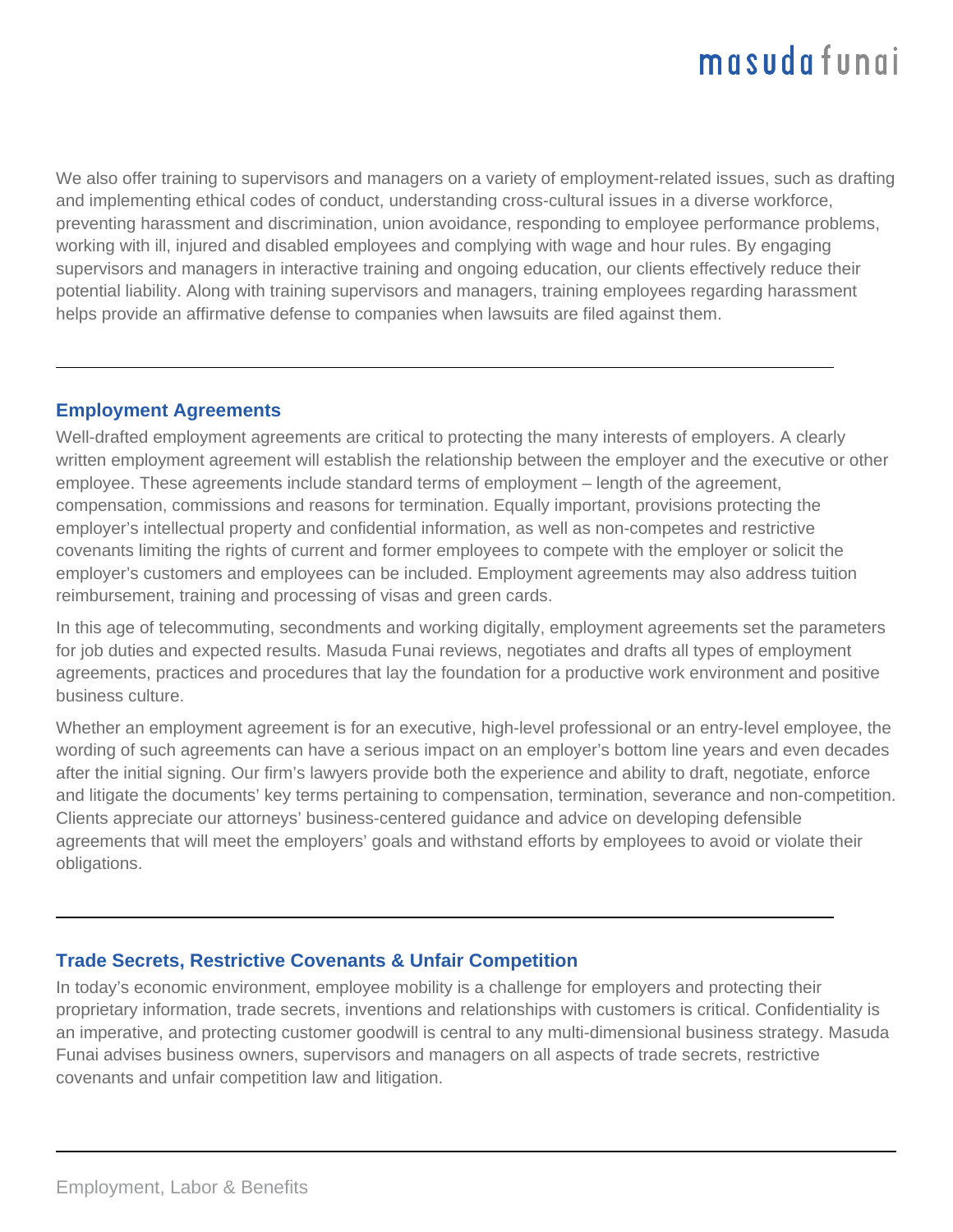Our attorneys draft employee confidentiality, non-disclosure, inventions, non-competition and non-solicitation agreements. Properly written agreements aid in protecting the employer's assets and proprietary information from disclosure, misuse and theft, as well as prohibit former employees from disclosing trade secrets, starting a new and competing venture and soliciting the employer's customers and employees. In addition, we advise on the creation of policies and procedures that prevent the migration of confidential information before potential damage can occur. This includes onsite training programs covering such topics as safeguarding sensitive trade secrets, hiring and termination policies and practices.

Our firm has a track record of success in enforcing such agreements both in and out of court. Our litigators are skilled in prosecuting and defending claims of the misappropriation of trade secrets, disclosure of confidential information and breach of non-compete and non-solicitation agreements in state and federal courts across the country. Such claims frequently require decisive action and rapid response, so we act quickly and precisely to fortify our clients' position and assets by pursuing temporary restraining orders and injunctions.

#### **Union Relations & Avoidance**

Both the American labor movement and the National Labor Relations Board continue to be forces both nonunionized and unionized companies must confront. Practically every business decision includes a labor relations issue because the National Labor Relations Act applies to all companies in the U.S., except those exempted for various reasons. One wrong step may have a tremendous impact on a company's operations and its bottom line. Masuda Funai is appreciated for providing practical and proactive advice regarding unionrelated activity. We are known for legal solutions that support, rather than hinder, constructive employee relations even in the most competitive and/or distressed market segments.

Our attorneys advise on and assist employers with developing union avoidance strategies, organizing and implementing pro-company/anti-union campaigns, protecting companies during union elections and, if a union represents employees in a company, negotiating and implementing collective bargaining agreements as well as representing companies during the grievance/arbitration process. We help clients initiate effective workplace communications and develop the constructive work atmosphere that is paramount to remaining union-free. We have been successful in preventing and responding to union campaigns as well as negotiating collective bargaining agreements, dealing with grievances, and guiding employers in establishing a harmonious relationship with existing unions.

We know, from hands-on experience, what can influence employees to turn to unions, how unions target and organize a workforce, and how unions organize and represent employees. As a result, whether union-free or unionized, we work in collaboration with employers to design and execute measures that consider and address employee concerns and foster a productive and mutually beneficial business culture. We also offer management and supervisor training programs on the topic of lawfully maintaining a union-free work place, as well as regularly design, review and update policies and procedures that are congruent with union relations objectives.